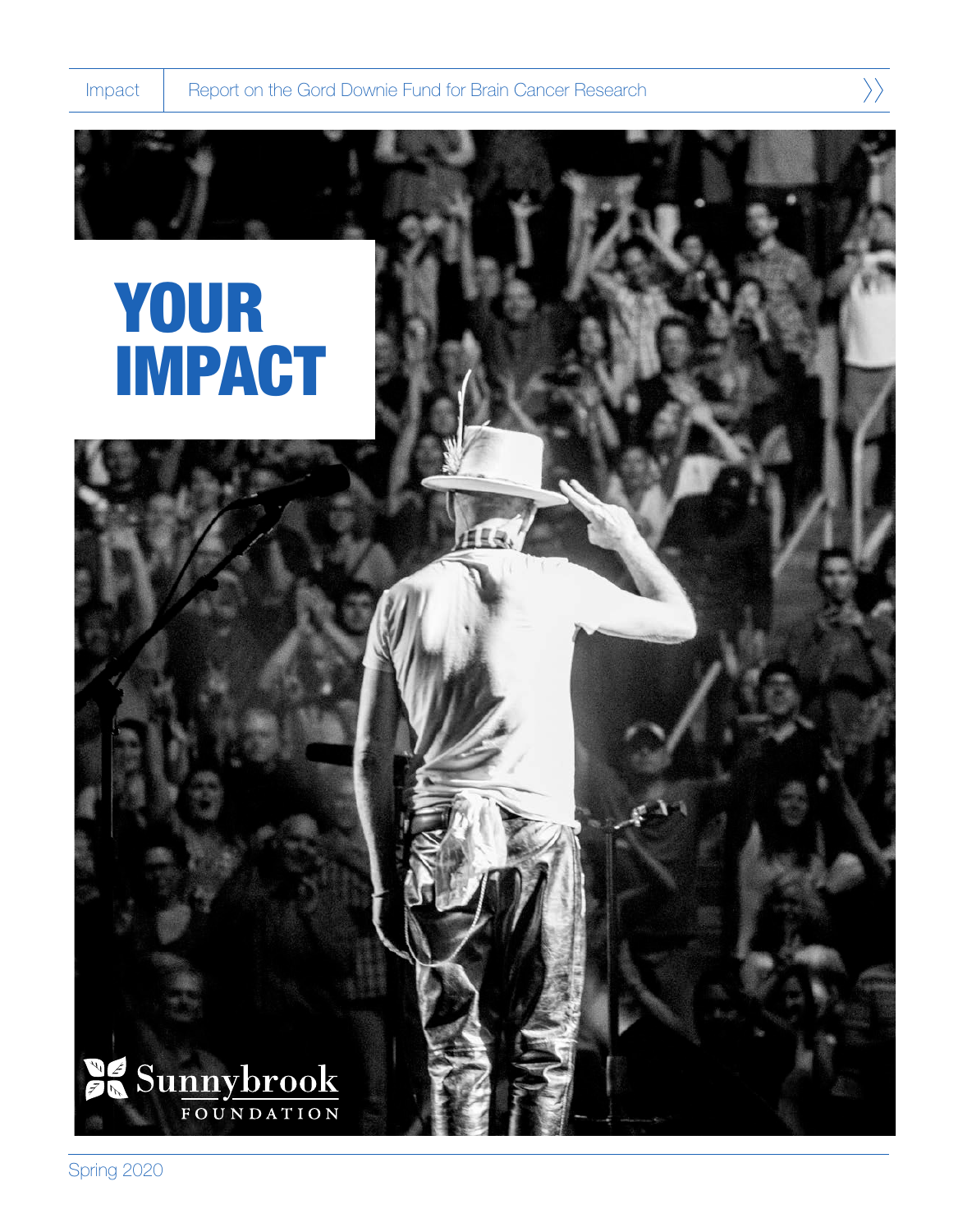Thanks to the incredible outpouring of generosity in support and in memory of Gord Downie, Sunnybrook continues to make groundbreaking discoveries in two areas of great importance to Gord: brain oncology and Indigenous health. We are pleased to share this report on the ways in which the Gord Downie Fund is helping to change and save lives at Sunnybrook and around the world.

## Using technology to improve brain cancer care

Radiation oncologist Dr. Jay Detsky named second Gord Downie Fellow in Brain Oncology

A desire to learn from the best and brightest and help develop new treatment technologies inspired Dr. Jay Detsky to accept Sunnybrook's offer to become the second Gord Downie Fellow in Brain Oncology, supported by the Gord Downie Fund.

"The Gord Downie Fellowship gave me the opportunity to learn from leading experts in the field and to help develop new treatment technologies that have the power to completely change the paradigm of care for patients with brain tumours," he says.

## Unprecedented treatment technology

Named to the fellowship in July 2018 following a residency in radiation oncology at Sunnybrook's Odette Cancer Centre and Princess Margaret Cancer Centre, Dr. Detsky focused his one-year appointment on imagedirected therapies.

Dr. Detsky was part of the Sunnybrook team charged with readying the Elekta Unity MR-Linac for patient trials. This machine is the first to combine radiation and high-resolution magnetic resonance imaging (MRI). The realtime guidance provided by the MRI allows doctors to target tumours and monitor their response to radiation with unprecedented precision – even as a tumour moves inside the body.

Sunnybrook helped develop this new radiation technology as one of seven founding health sciences centres of the international MR-Linac consortium. Sunnybrook is now the first Canadian centre to install the MR-Linac.

Dr. Detsky collaborated with Sunnybrook's radiation oncologists and neuro-oncologists to design and test the machine's imaging protocols. They assessed the MR-Linac's ability to accurately detect brain tumors in 10 patients.

The study's findings were used to optimize how the machine would be used moving forward.

"It was a big team effort to come up with the protocols and do trial runs to make sure we were using the MR-Linac to its full capabilities," Dr. Detsky explains.



"The Gord Downie Fellowship was the launch pad for what I hope will be a very impactful and rewarding career," says Dr. Jay Detsky.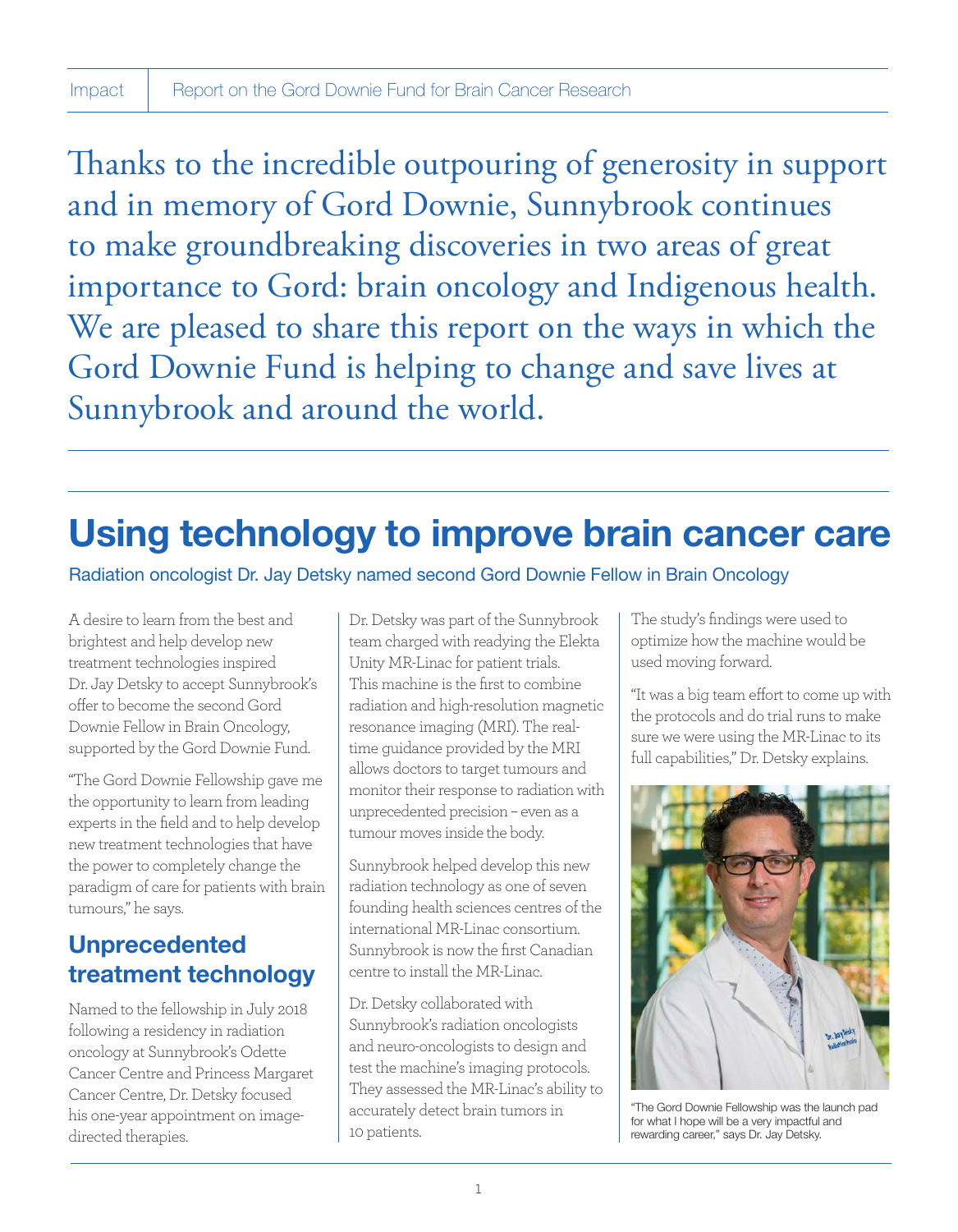## Protocols used to treat first patient

The team's hard work paid off in August 2019 when Sunnybrook used the protocols to deliver radiation to the first patient on the MR-Linac and launch the MOMENTUM clinical trial evaluating the treatment experience and impact (read more details on page 4). Focused initially on patients with glioblastoma followed by patients with prostate and pancreatic cancers, MOMENTUM will help inform future novel treatment approaches.

Having completed his fellowship in July 2019, Dr. Detsky is now a fulltime member of the Sunnybrook radiation oncology team. He's helping to analyze the first cohort of patients with glioblastoma treated on the MR-Linac. In the coming months, he and his colleagues hope to publish the first peer-reviewed paper reporting on the accuracy of the MR-Linac treatment compared to traditional radiation. "I'm grateful to the Hip and the fans who made this opportunity possible for me," Dr. Detsky says. "The Gord Downie Fellowship was the launch pad for what I hope will be a very impactful and rewarding career."

## Recruitment underway

Sunnybrook is now actively recruiting the third Gord Downie Fellow in Brain Oncology. Awarded to a medical doctor who has completed a residency program in an area of specialty related to brain tumour care and research, the fellowship offers candidates the opportunity to become an expert in a field where more well-trained practitioners are urgently needed.



## Next steps for the first Gord Downie Fellow in Brain Oncology

"Gord was an inspiration to so many Canadians in the way he so bravely and publicly shared his journey with brain cancer," says Dr. Sarah Ironside, the inaugural Gord Downie Fellow in Brain Oncology.

She shared the following testimonial: "I'm starting out in my career and I hope by the time I retire we are managing this disease in a much different way, with better treatments and more options.

I think the Gord Downie Fellowship, and the money that's been raised by the generosity of so many Canadians, is an opportunity to make that happen.

One of the amazing things about this fellowship is that every year, it will give a lucky doctor the chance to study further in this important area. This will be ongoing and will hopefully make a huge difference for brain cancer treatment and research.

Personally, I'm in the process of deciding where I will go next. But wherever the next step takes me, I feel very well prepared thanks to the incredible training and mentorship I've had here at Sunnybrook."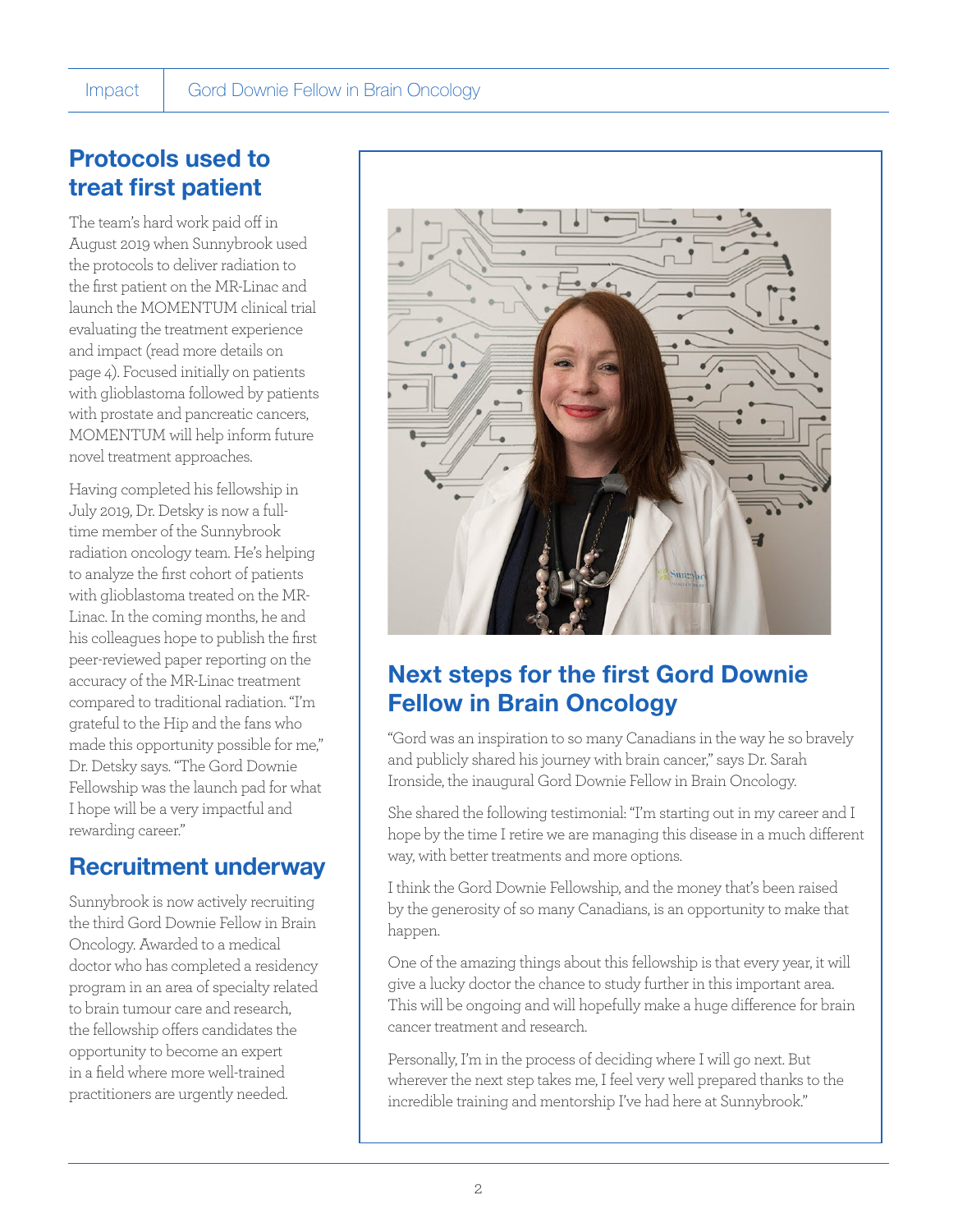## Establishing a critical mass of expertise in glioblastoma care

Gord Downie Fund supporting imaging, research and recruitment

Thanks to the Gord Downie Fund, Sunnybrook is building a world-leading, personalized program for the treatment and management of glioblastoma.

"Donor funds have allowed us to hire two scientists, access the MR-Linac for personalized treatment and launch groundbreaking research assessing the effectiveness of the new technology," explains Dr. Arjun Sahgal, a Sunnybrook radiation oncologist and director of the Cancer Ablation Therapy Program.

## Funding personalized treatment

Since August 2019, Dr. Sahgal and his Odette Cancer Centre colleagues have been using the MR-Linac to target brain tumours and monitor their response to radiation with unprecedented precision.

Using real-time MRI guidance, they watch while a beam of radiation hits a glioblastoma. Scientists then analyse the images to determine how the tumour is responding to treatment. They use this data to make recommendations on how clinicians can adjust the treatment for each individual patient.

Previously, radiation therapy patients would only receive an MRI at the start of treatment and then three months



Dr. Arjun Sahgal, Sunnybrook radiation oncologist and director of the Cancer Ablation Therapy Program.

following. "This new technology is improving our ability to tailor treatment to individual patients," says Dr. Sahgal.

"We can make changes as needed and recognize when treatment is working and when it's not."

In Canada, the MR-Linac is Health Canada approved but still under evaluation, meaning that all patients treated on it are part of clinical trials.

The first trials involve patients with brain tumours, to be followed by patients with prostate and pancreatic cancers, says Dr. Sahgal. "The challenge will be to prove that treating with [this]

technology is better than our current standard of care," he says.

## Two new scientists to analyze images

To make personalized treatment decisions possible, Sunnybrook recently recruited two top-flight specialists in MR imaging analysis, supported by the Gord Downie Fund.

Hatef Mehrabian, PhD, joined the team in late 2019. Angus Lau, PhD, was recruited in early 2020.

The two scientists use quantitative metrics to analyze each patient's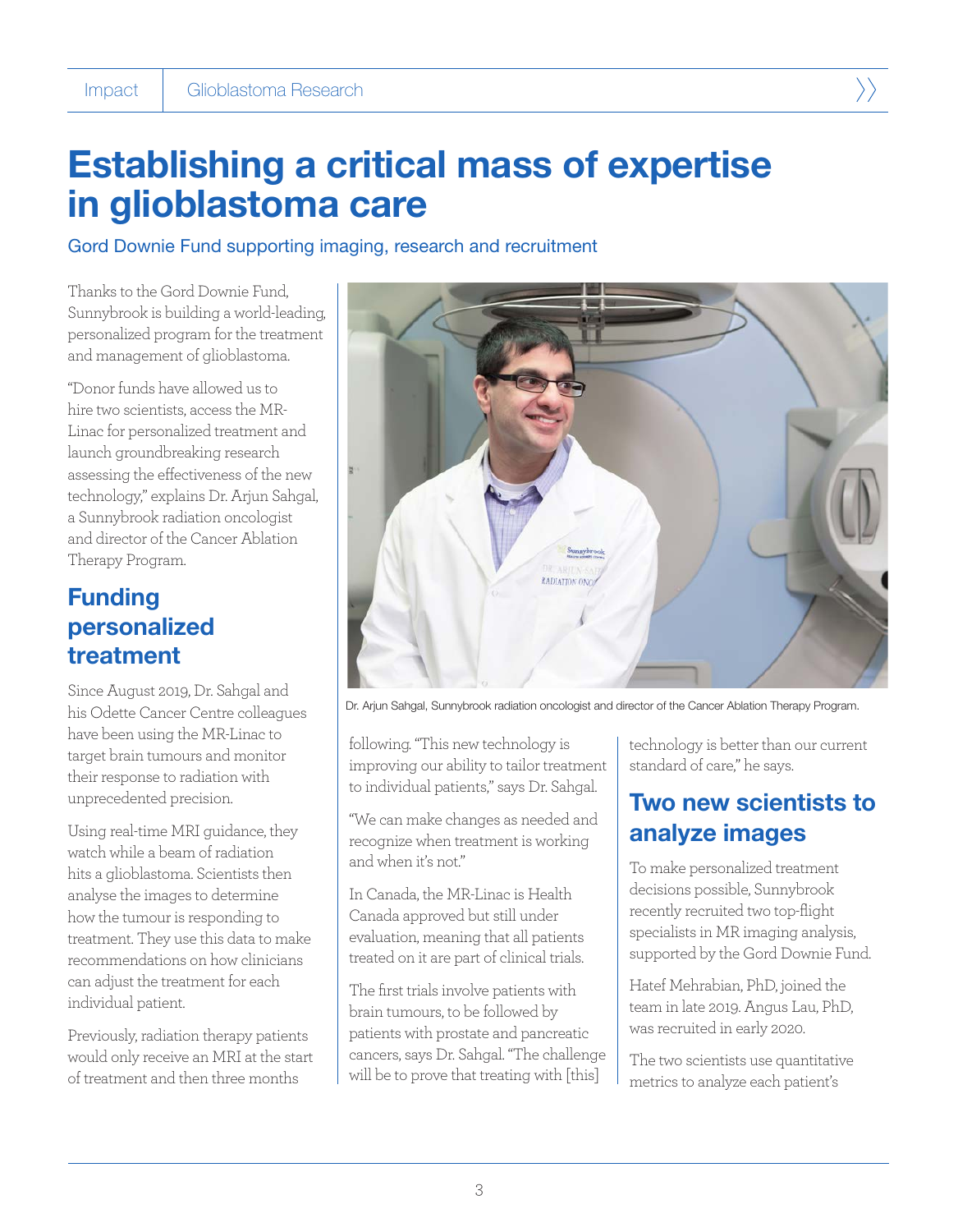#### Impact Glioblastoma Research

daily brain images in order to better understand the progression of changes within the tumour's metabolism and structure as a result of radiation.

Their daily recommendations allow clinicians like Dr. Sahgal to adjust patient treatments in order to target their tumour more effectively.

### Research data informs new care approaches

The Gord Downie Fund is also powering glioblastoma research, including a study of 80 patients who received intensive imaging on the MR-Linac and the newly launched MOMENTUM trial (as referenced on page 2), which has recruited 30 patients to date.

Sunnybrook is one of seven health sciences centres worldwide involved in MOMENTUM, which will lead to procedures for adapting a patient's radiation treatment to changes in the tumour that may occur over time.

Patients enrolled in MOMENTUM will be asked if they are willing to share deidentified information about treatment experience, including their MR images and quality-of-life information.

Through MOMENTUM, we will collect and contribute to data that will help researchers and oncologists here and around the world come up with the best ways of ablating tumours using this technology.

This kind of work is so important for improving patient outcomes and experience.

Early data from a patient experience questionnaire revealed that more than half of patients (52.6 per cent) report being very comfortable in the treatment position.

A majority (79 per cent) report not feeling claustrophobic during the treatment session. At least 68 per cent of patients feel very calm during their session as well.

Thus far, we have completed more than 80 hours of imaging, and counting, including investigation of novel MRI sequences.

We will also continue to serve as an invaluable source of expertise and teaching for cancer ablation specialists across the country.

It is because of your generous support in honour of Gord that we've been able to make these incredible advances and change the lives of patients.

Dr. Sahgal is also planning for a new clinical trial to start next year in which Sunnybrook clinicians will use the MR-Linac to monitor a daily tightening of the radiation field to reduce damage to the surrounding healthy tissue in select patients with glioblastoma.

Dr. Sahgal explains that this and other studies are particularly important for patients with brain tumours because there has been little advancement in treatment options in many years. "This is all giving us some hope."



Radiation therapists Mikki Campbell (right) and Anne Carty hug after witnessing the first patient receive treatment on the MR-Linac.

4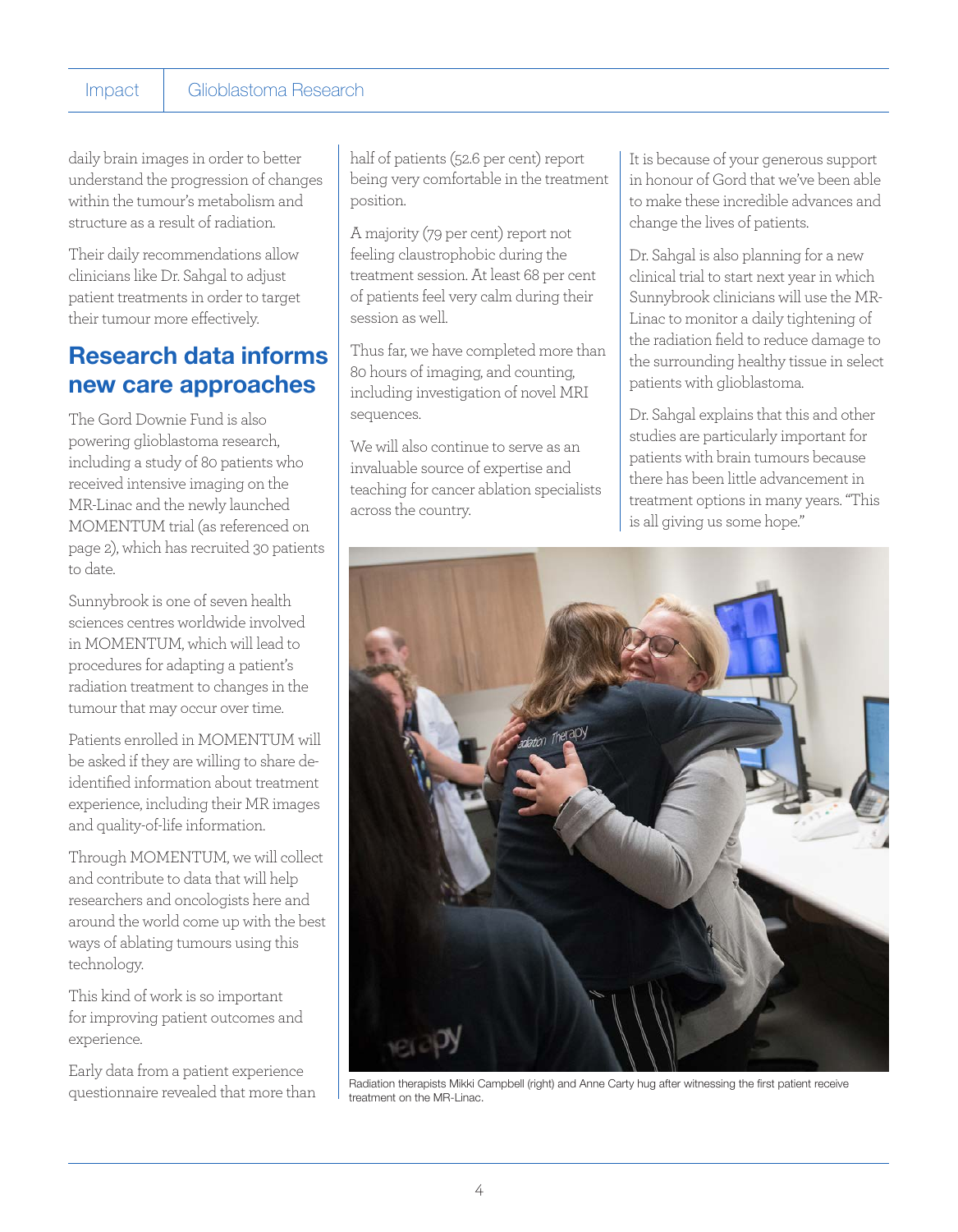

#### Six-month pilot project now underway with Ontario's Indigenous Cancer Program

First Nations, Inuit and Métis people in Ontario are disproportionately affected by cancer. But they sometimes don't get the care they need because of challenges ranging from a lack of basic health services, to limited and culturally inappropriate care, to geographic barriers. Sunnybrook is committed to changing this with support from the Gord Downie Fund.

### At a glance: 2019 **activities**

As part of an Ontario-wide strategy to improve cancer care for Ontario's Indigenous peoples, Sunnybrook introduced a number of activities and workshops in 2019 to help raise staff awareness about Indigenous health and create a culturally safe care experience hospital-wide:

- In February 2019, a Sunnybrook working group met for the first time to develop a policy on smudging, an important Indigenous spiritual and healing practice that involves the burning of sacred medicines like sage, cedar or tobacco. The smudging policy is currently pending approval by senior leadership.
- In March 2019, an Indigenous elder opened the inaugural meeting of Sunnybrook's Indigenous Community Advisory Panel, a group of 26 Indigenous and non-Indigenous staff and

community leaders committed to guiding the hospital's Indigenous care efforts going forward.

- Sunnybrook's Indigenous patient navigation specialist Leonard Benoit led a workshop on smudging and its importance as a healing practice in June 2019. Attended by 30 Sunnybrook patients and staff, the event also included a review of the Truth and Reconciliation Commission of Canada's calls to action for healthcare organizations and a personal story from residential school survivor and Indigenous Elder Westwind Evening.
- Also in June, 40 people attended a workshop on Indigenous relationships, culture and reconciliation, entitled

"Restoring Broken Relationships: Understanding the benevolent way of life of Indigenous people, how trust was broken and our role in its restoration." The workshop featured storytelling, honour drawing, traditional drumming and singing, cedar tea and bannock, and an Indigenous art project.

• Originally developed for Inuit female survivors of family violence in Nunavut, the December workshop, "Healing Through Art: A Community Wall-Hanging" asked, "What does wellness mean to you?" Approximately 30 drop-in participants were provided with stencils and artistic materials representing internal strengths and asked to decorate a felt square for the wall-hanging.



Leonard Benoit is a nurse and community service worker. In his latest role as an Indigenous patient navigator, he supports First Nations, Inuit and Métis people through their cancer journey.

5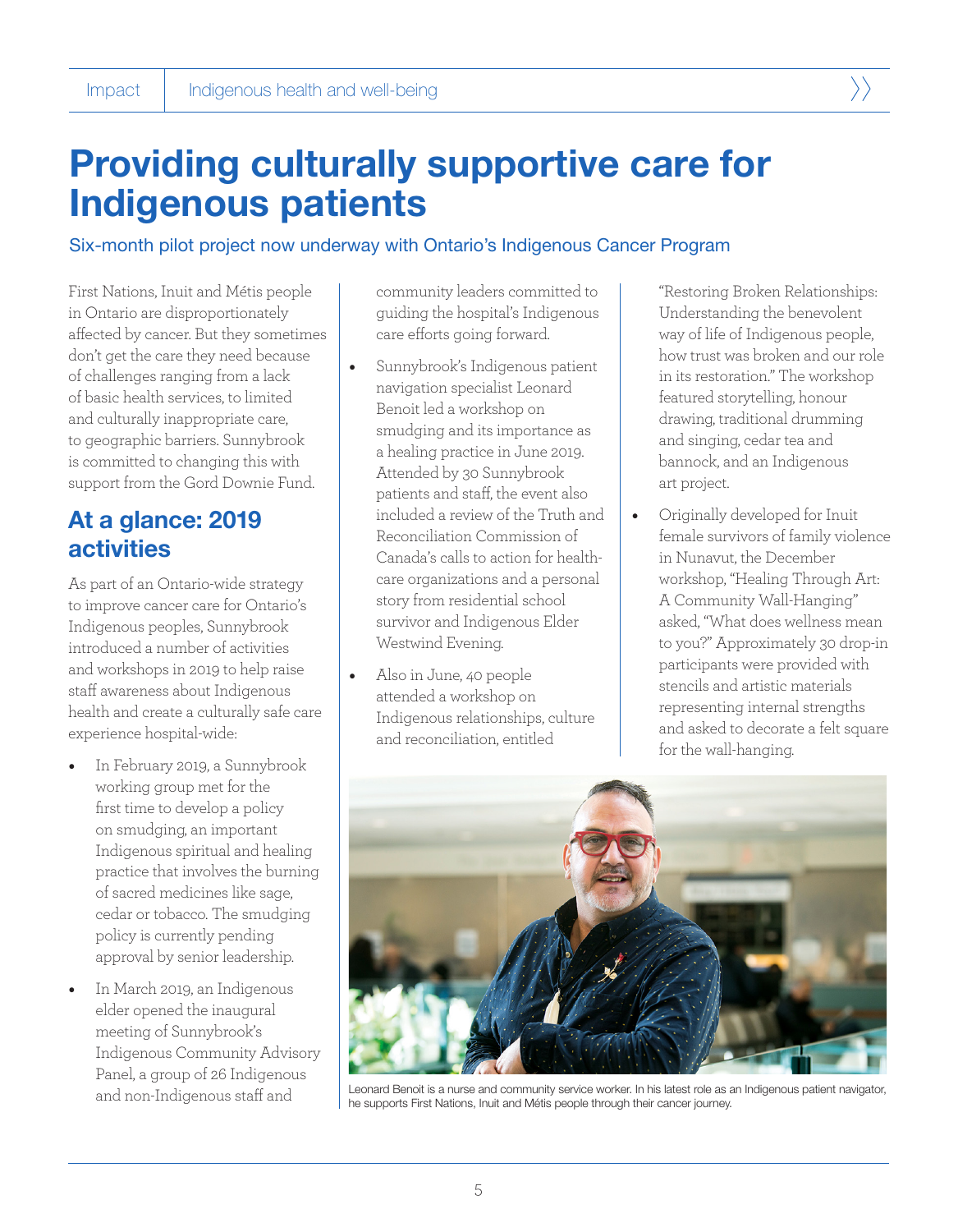"My goal is to create a culturally safe experience for my Indigenous brothers and sisters, and to help people through their journey. I believe that will help create the best possible outcomes for Indigenous people."

> *Leonard Benoit, Indigenous patient navigator*

### A forward look: 2020

Building on the success of our 2019 activities and with continued support from the Gord Downie Fund, Sunnybrook partnered with the Indigenous Cancer Program, part of the Toronto Central Regional Cancer Program, on a six-month pilot project to improve the care and care experience for Indigenous patients with cancer.

- We hosted a series of "pop-up" smudging sessions throughout January and early February involving more than 150 staff and patients at the Holland Centre, the Sunnybrook Academic Family Health Team, the Schulich Heart Program, St. John's Rehab and during grand rounds at the Odette Cancer Centre.
- At the pilot project launch on February 10, 2020, approximately 80 guests participated in a smudge and sharing circle with a cultural drummer/singer, traditional food from the Pow Wow Café and a special welcome from





Three sacred medicines: sweetgrass, sage and cedar (along with a feather) from the first Honouring the Journey of Well-Being: Smudge and Sharing Circle on February 10, 2020.

Sunnybrook CEO Dr. Andy Smith. A second smudge and sharing circle took place on March 10 with 50 people.

While the pilot project events, including the smudge and sharing circles, have been postponed in light of COVID-19 restrictions, Sunnybrook remains wholly committed to re-launching the initiative as soon as possible. Our future plans include workshops on

"Stereotyping, Appropriation and Racism" and "Knowing the Land Beneath your Feet" by storyteller, writer, artist and educator Lorie Gallant. Sunnybrook's Indigenous Community Advisory Panel is also exploring land acknowledgment signage and the introduction of hospital spaces that support the spiritual and cultural needs of Indigenous patients.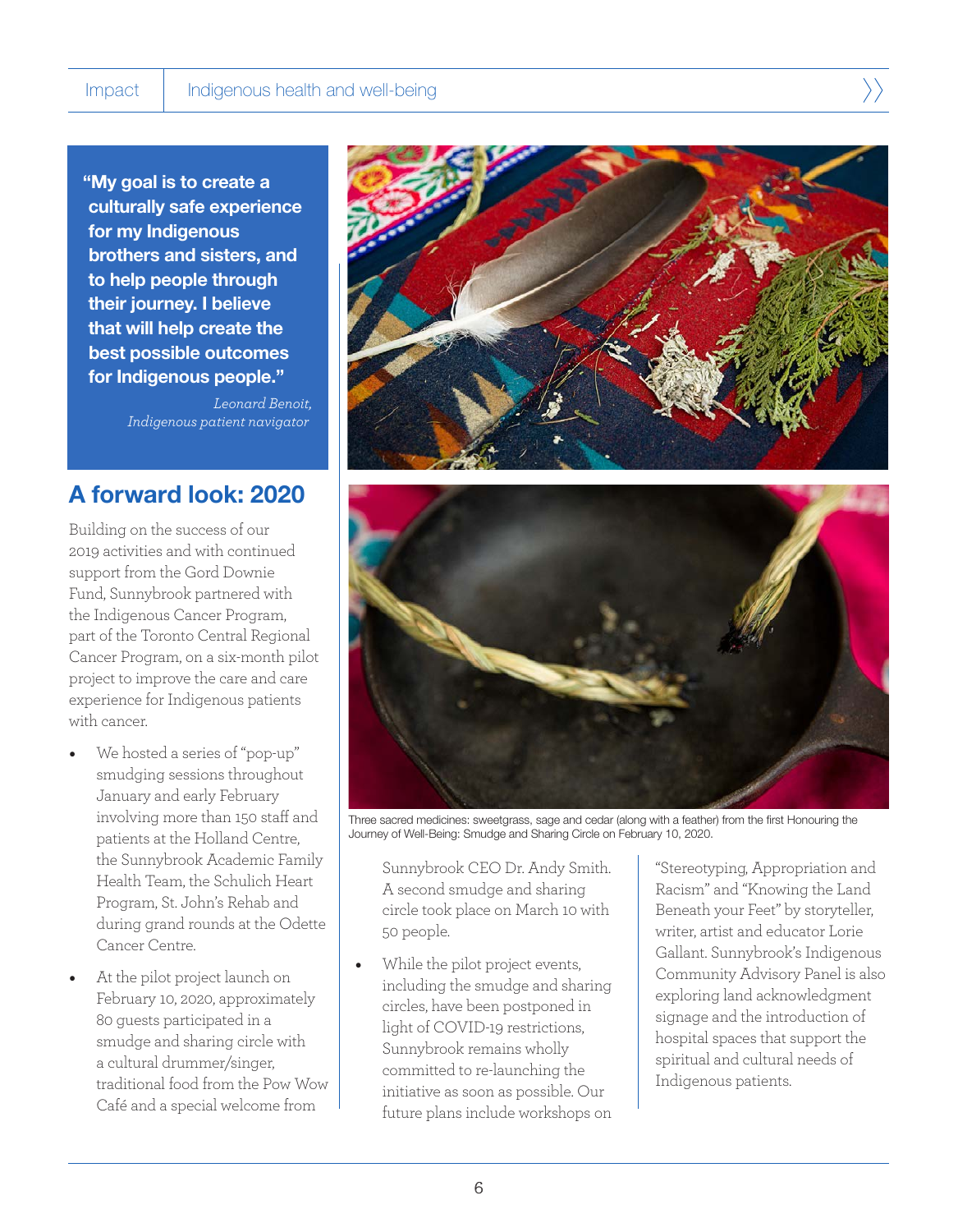

An updated rendering of the Garry Hurvitz Brain Sciences Centre shows the facility's cutting-edge design and physical space, including its expanded third floor.

## Building the future home of the Hurvitz Brain Sciences Program

#### The design stage of the Garry Hurvitz Brain Sciences Centre is nearing completion

Thanks to the generosity of our philanthropic community, which includes a portion of the funds raised through the Gord Downie Fund, as well as a commitment up to \$60 million from the provincial government announced in November 2019, we are moving steadily forward in our plans to construct the Garry Hurvitz Brain Sciences Centre.

Among its many features, this centre will be the largest youth mental health service in the province and a hub for adult inpatient mental health care. It will also be a global leader in neuromodulation and home to both the largest traumatic brain injury clinic in Ontario and one of the largest ALS clinics in Canada.

We have completed three of the five stages of approvals with the Ministry of Health and Long-Term Care, and are preparing for stage four, a critical step that we took earlier this year, with ground breaking anticipated this summer.

| <b>Ministry Stage</b>            |                                                      | <b>Action</b>                                                                                                                                                                       |
|----------------------------------|------------------------------------------------------|-------------------------------------------------------------------------------------------------------------------------------------------------------------------------------------|
| Pre-capital submission $\sqrt{}$ |                                                      | <b>Pre-capital submission to Ministry</b><br>completed, submitted and approved                                                                                                      |
| <b>Stage 1</b>                   | <b>Proposal</b>                                      | Documentation submitted to the Ministry<br>in August 2017. Approved March 2018.                                                                                                     |
| <b>Stage 2</b>                   | <b>Functional</b><br>program                         | Documentation submitted to the Ministry<br>in April 2018 outlining the functions,<br>operations, staffing and spatial requirements<br>of the building, including detailed drawings. |
| <b>Stage 3</b>                   | <b>Schematic</b><br>design and<br>drawings           | Schematic design and detailed drawings<br>completed by hospital and submitted for<br>internal review. Revised design and<br>drawings submitted to the Ministry.                     |
| <b>Stage 4</b>                   | <b>User review and</b><br>working/tender<br>drawings | User feedback on design to be completed<br>and detailed drawings refined for tender.                                                                                                |
| <b>Stage 5</b>                   | <b>Tender and final</b><br>estimate                  | Working drawings approved and tender<br>to be issued following hospital sign-off.<br>Final estimate completed shortly thereafter.                                                   |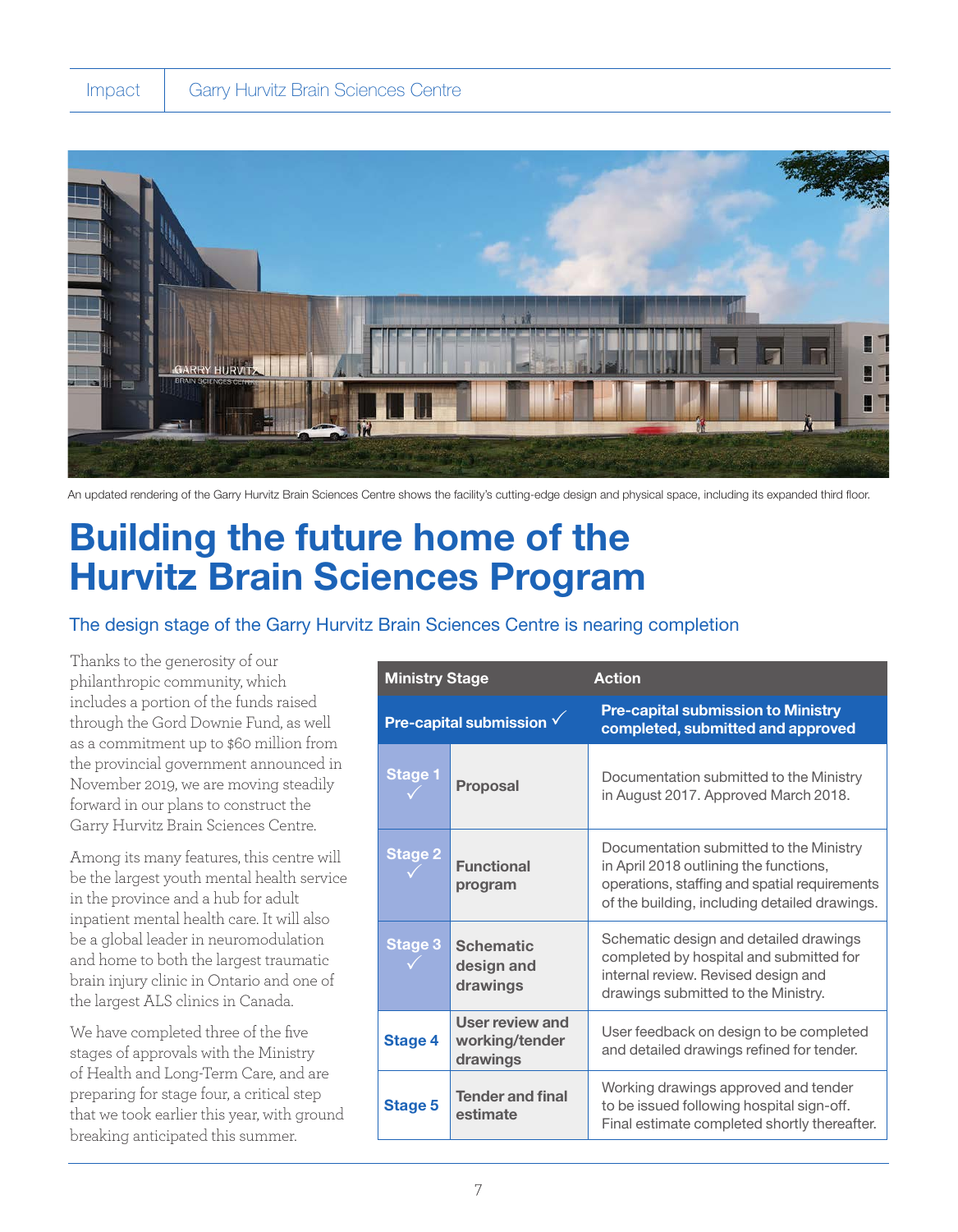$\rangle$ 

# Thank you



On behalf of Sunnybrook and our researchers and clinicians at the Hurvitz Brain Sciences Program, and in brain oncology and Indigenous health, we thank you for your support and continuing commitment to Gord's legacy. Thanks to the Gord Downie Fund and inspired by his vision, passion and determination, we are transforming care and turning what was once impossible into "I'm possible." Sunnybrook is privileged to honour Gord's life through our work to invent the future of cancer care.